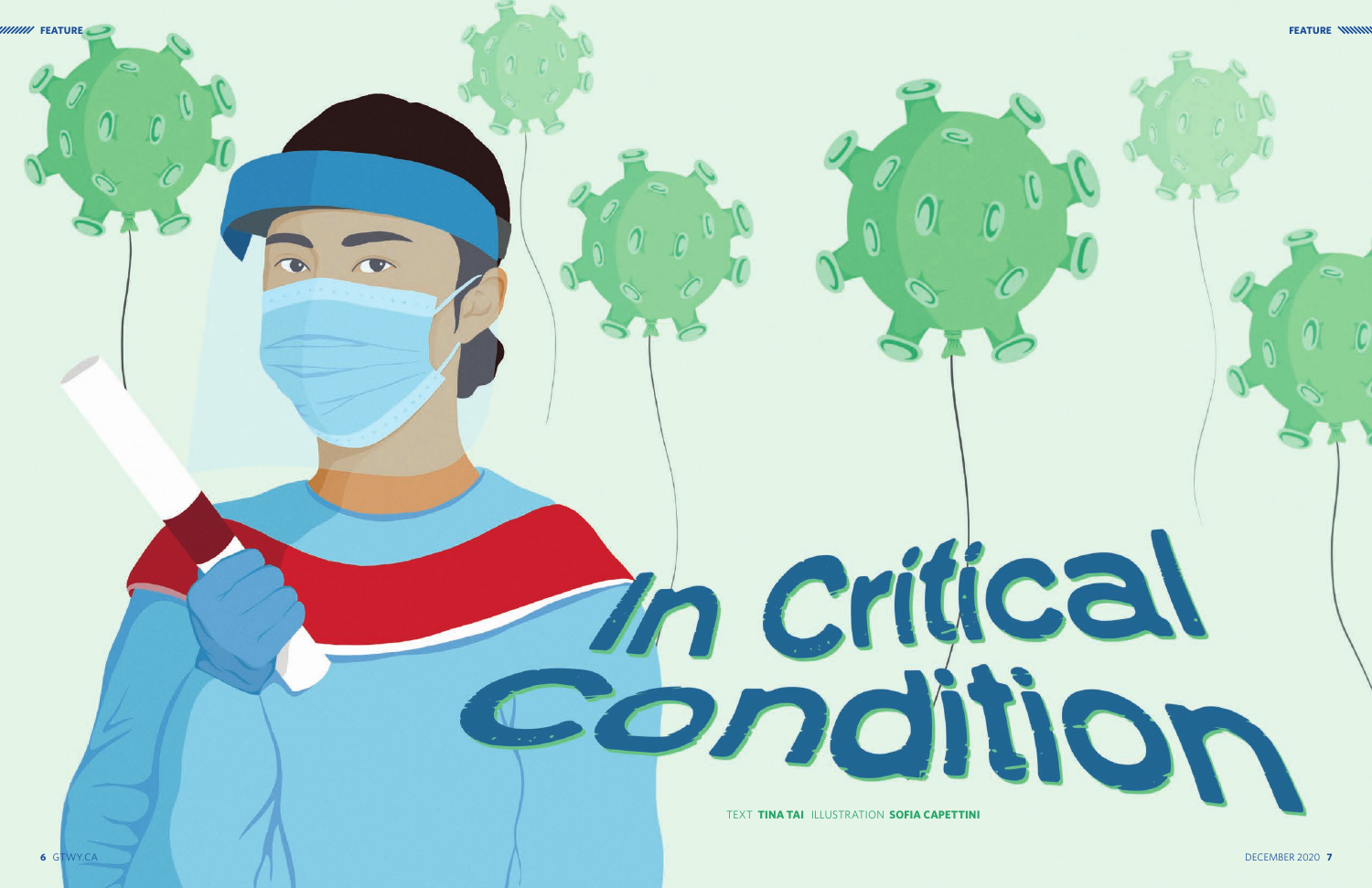Ithin the cardiology wards at<br>
Mazankowski Alberta Heart<br>
Institute, a man sits alone in his<br>
room, accompanied only by the soft beeping of Mazankowski Alberta Heart Institute, a man sits alone in his his heart monitor. Although he is asymptomatic, he can't have any visitors until his COVID-19 test results come back negative. A nurse comes in to check on him and he tries to ask when he can see his daughter. She tries to explain that the results will be back soon and that it's important to wait, but it's a choppy exchange: he doesn't speak much English — his daughter usually translates.

Isolated and confused patients is the new reality that nurses like Iman Janmohamed have to work with amidst the COVID-19 pandemic. Janmohamed recently graduated from the nursing program at the University of Alberta in April, and since then she has learned to adapt to dwindling supplies, changing protocols, and low patient morale.

When the pandemic was starting to make its way across Canada, nursing students in Janmohamed's class had their preceptor ships cut short. Although many of them had

already completed over half of their required hours, it was clear they were at a disadvantage compared to peers who graduated before the pandemic. Whether her 12-hour shifts are spent in the cardiology wards at Mazankowski Alberta Health Institute or in the emergency room at the UofA hospital, it's the teamwork that has helped Janmohamed navigate learning curves at record speed.

> **I** n a general surgery ward, a young nurse writes down 12 hours worth of patient care information in her handover report: bandage changes, vitals signs, pain or nausea after surgery. Everything is meticulously recorded and explained to the nurse who will care for her patients for the next 12 hours.

"I didn't feel like I received all the train ing I needed. It has taken some time to build the confidence to practice independently," Janmohamed explained. "As a novice nurse, I appreciate having experienced nurses share their knowledge and expertise with me."

It's only when she is home and sinks into her sofa that the day's adrenaline begins to fade. How many patients cried in frustration today because visitors weren't allowed? How often had she wanted to cry with them? Looking around her empty apartment, she finally acknowledges her grumbling stomach. She thinks about her grandparents a prov ince away and wishes she could have a home cooked meal with them.

In the fast-paced emergency room, issues can range from minor lacerations to full-on sepsis. Nurses work as a team to divide up tasks such as gathering blood for lab tests, taking patients to diagnostic imaging, and administering fluids and medication. The team dynamic helps ensure that everything moves along as smoothly as possible so that incoming patients in the waiting room can be tended to quickly. Every aspect of a patient's care is also

scrupulously documented to make sure no

## $000$

information is lost.

Back at the Mazankowski Alberta Heart Institute, Janmohamed — wearing full personal protective equipment — brings a care package of clothes, food, and Tim Horton's coffee to her patient while he stands away from the door with his mask on. His daughter called Janmohamed to explain her father's needs and now they stand talking to one another at a distance. He hadn't had a visitor in days, but Janmohamed had realized that it was culturally important for him to have his daughter nearby. For a while, her presence brought him comfort, and he became more receptive to care.

Going to nursing school was an easy choice for Selena Ho. She liked interacting with people and taking on a caregiver role, and having lived with her grandparents in Vancouver, she had great fondness for the geriatric population. But as a new nurse thrown into a pandemic, the job hasn't exactly been easy.

Like Iman Janmohamed, Ho also graduated in April 2020 and had her preceptorship cut short. Although she was allowed to pass the course, she felt that the extra hours would have helped solidify her organizational and practical skills. In the beginning, she struggled with imposter syndrome and feeling like she wasn't good enough to be a nurse.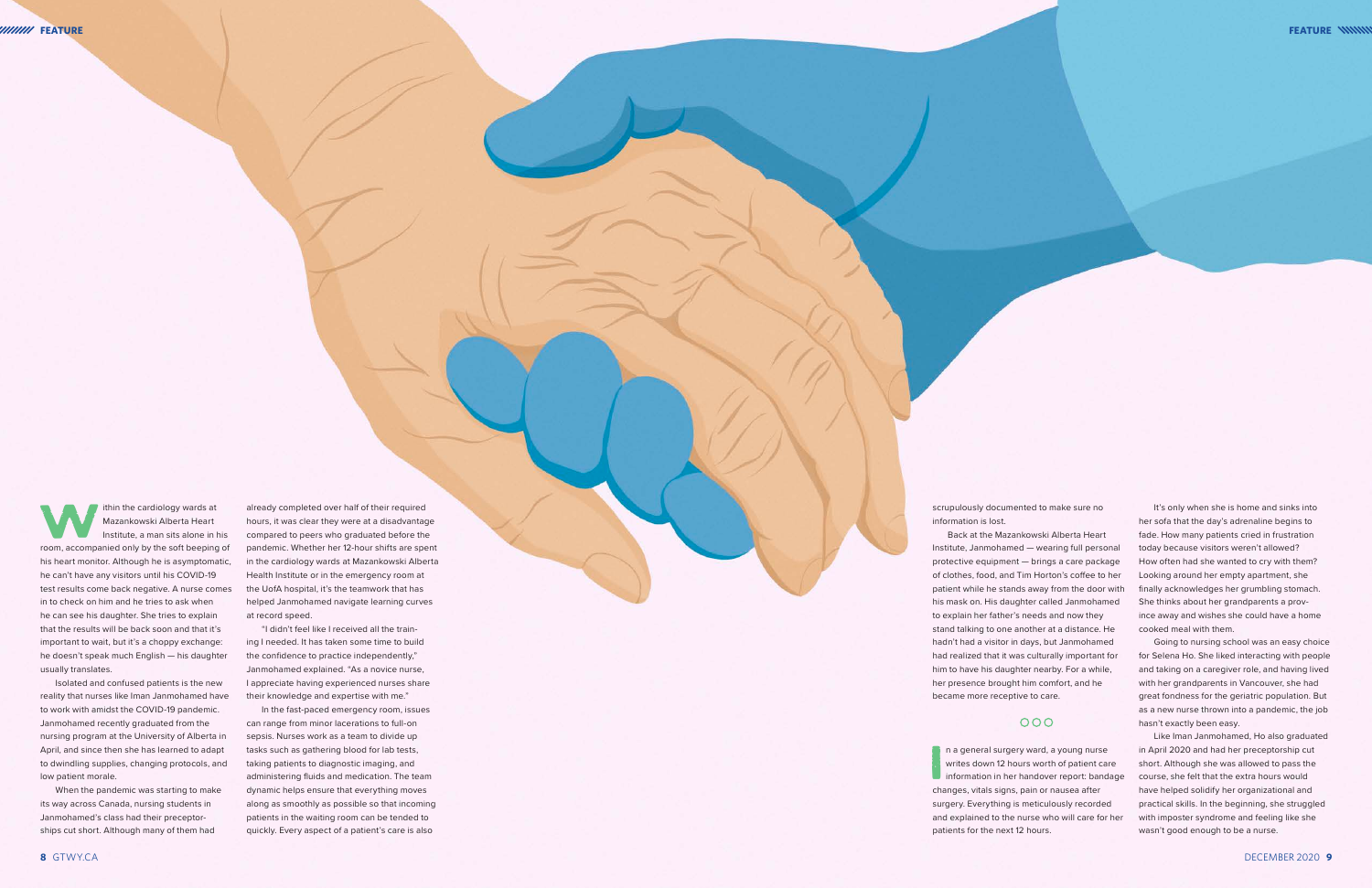"I think as a new grad, it takes time to develop that confidence as a nurse, and trusting your instincts, rather than doubting yourself," she said.

Though she is much more confident in her abilities now, the pandemic has continued to take a toll on the mental health of patients and healthcare workers alike. Following an outbreak in a ward, Ho's unit was unable to accept any visitors. "It was difficult to watch my confused patients who are normally settled by having their family members or friends nearby, be so distraught and disoriented," she said. "I felt conflicted [about] enforcing these restrictions, but the best we could do was call their loved ones or hold our patient's hands to comfort them."

s the first rays of sunlight peek through the horizon, a nurse in the medical unit prepares to finish her night shift. She's given medications, wound care, and therapies for nine patients throughout the night. It's been difficult communicating with elderly patients who are hard of hearing and rely on lip reading. The mandatory masks are yet another challenge to work around, but it's necessary to keep patients and nurses safe.

As for Ho, her experience of isolation has been similar to that of her patients. Many of her close friends and family reside in Vancouver, but flying back home is too much of a risk. "I have family members that are immunocompromised, so working in a hospital and having to fly on a plane to see them makes me anxious. As much as I want to see them and eat my grandma's home cooked meals, I don't want to risk it," she explained. Ho stressed the importance of exercising caution in our interactions with one another as COVID-19 cases rise in Alberta and B.C. For now, she remains in contact with family and friends through video calls and hopes to see them in person next year.

 $000$ 

Nursing school did however teach important critical thinking skills that are invaluable for tackling the pandemic. "COVID-19 is a new virus, which means learning and applying your ability to critically think through complex situations is incredibly important," Inglis said. "I believe nursing school provided me with [that], which helped during this situation."

Nicole Inglis graduated from the UofA nursing program in January 2019. Less than a year after becoming a registered nurse, she was faced with the challenge of moving to another city in the middle of a pandemic. The isolation and stress from moving was exacerbated by fluctuating hospital settings. New protocols were put in place regarding masking, visitor restrictions, and staff screening. Meanwhile, personal protective equipment shortages were happening around the world. "It was incredibly stressful when the PPE shortage issues started emerging; especially seeing the reality of nurses in New York having to reuse PPE," she said. "Thankfully that never happened at my workplace which I am immensely grateful for."

Although she had adjusted to the transition from student to registered nurse, the sudden pandemic brought the biggest learning curve she's experienced thus far. Although nursing school touched on emergency responses

during disasters and pandemics, they weren't specifically prepared for COVID-19. Inglis believes there's no way they could have. "Nursing students are expected to learn, understand, and apply a vast amount of information, and it is not possible to be taught about every scenario that could happen."

Selena Ho and Iman Janmohamed are both grateful that the UofA nursing program also taught students proper donning and doffing techniques — that is, how to correctly put on and take off personal protective equipment. "Some nurses never learned the correct technique and are now learning during the pandemic," Janmohamed said.

Once out of nursing school, it seems that their greatest strength comes from their fellow teammates. While in school, students have access to preceptors and instructors for support and guidance. Once they become registered nurses, they're responsible for patients on their own and need to learn how to assess situations by themselves.

Last month, Janmohamed worked with Nand Deen in direct contact with **Nand Deen in Section 2009 Wester and Deen** in the contact with the **Nand Deen in direct contact with**  should be held to a higher standard as we are promoting equity, respect, compassion, nonmaleficence, and justice."

"I had my fair share of post shift cries, and

the doubt I had in my ability grew during the beginning of my first registered nursing job," Inglis shared. "But I had such an incredible support system at my workplace that I felt comfortable asking questions and asking

for help as needed."

Inglis learned to become comfortable asking for help from more experienced nurses and to feel confident in asking for a second opinion. She also prides herself in carrying on this collaborative environment and lending support to new nurses wherever possible. She remembers what it's like to be in a student's shoes and plans to support others coming into

the role.

"'Nurses eat their young' is a well known phrase in the nursing world, and I am incredibly grateful to have worked in supportive environments where horizontal violence was rare. I have vowed to never be a nurse who believes

bullying is ever okay," she said.

Unfortunately, the healthcare field isn't without its flaws. When it comes to protec-

tion for frontline workers, there simply aren't enough supplies to afford complete protection in every setting. While working in the emergency room, Iman Janmohamed and her colleagues are always in PPE with every patient that comes in. Up in the wards however, nurses only wear their PPE when a patient is displaying symptoms of COVID-19 or when they have been flagged by infection prevention control as being a possible contact of someone who has contracted the virus. This means there's always a risk of exposure via droplets when a nurse is not fully protected.

Last month, Janmohamed worked with a patient who had been in direct contact with a confirmed case. She was not wearing full contact PPE at the time since the patient had not been flagged and they were asymptomatic.

"Being a new graduate with student loans, I am grateful to have a job. However, the

Alberta government's legislation does not support nurses when it comes to being in isolation," Janmohamed said. Since she was not a full-time employee, she did not get banked sick days. "So while I was waiting for my COVID swab to come back, I couldn't work on my unit, which means I didn't get paid for a week."

Janmohamed has also struggled with discriminatory and racist remarks, both as a student and a registered nurse. As a student, it was difficult to stand up for herself when the

person making the remarks was in a position of power. Although she is sometimes subjected to these comments from patients, they're especially jarring when they come from medical professionals. "I believe as medical professionals we should be held to a higher standard, as we are promoting equity, respect, compassion, nonmaleficence, and justice," she said.

"I have learned that I do not need to tolerate any abuse. In my position, I can educate if I feel like they will be receptive, remove myself from the situation, and report the problem to someone I feel safe with."

Despite facing different hurdles, these new nurses have a clear passion for patient-centered care. In between administering medications, preparing patients for surgery, and performing head-to-toe assessments, Janmohamed works hard to ensure patients are well informed of their situation and remain in constant communication with their family members. With restrictions on visitors, nurses have become the main source of support for patient morale. "Human interaction with a loved one or volunteer can make the biggest difference to someone who is not well." Janmohamed said.

"I have family members that are immunocompromised, so working in a hospital and having to fly on a plane to see them makes me anxious. As much as I want to see them and eat my grandma's home cooked meals, I don't